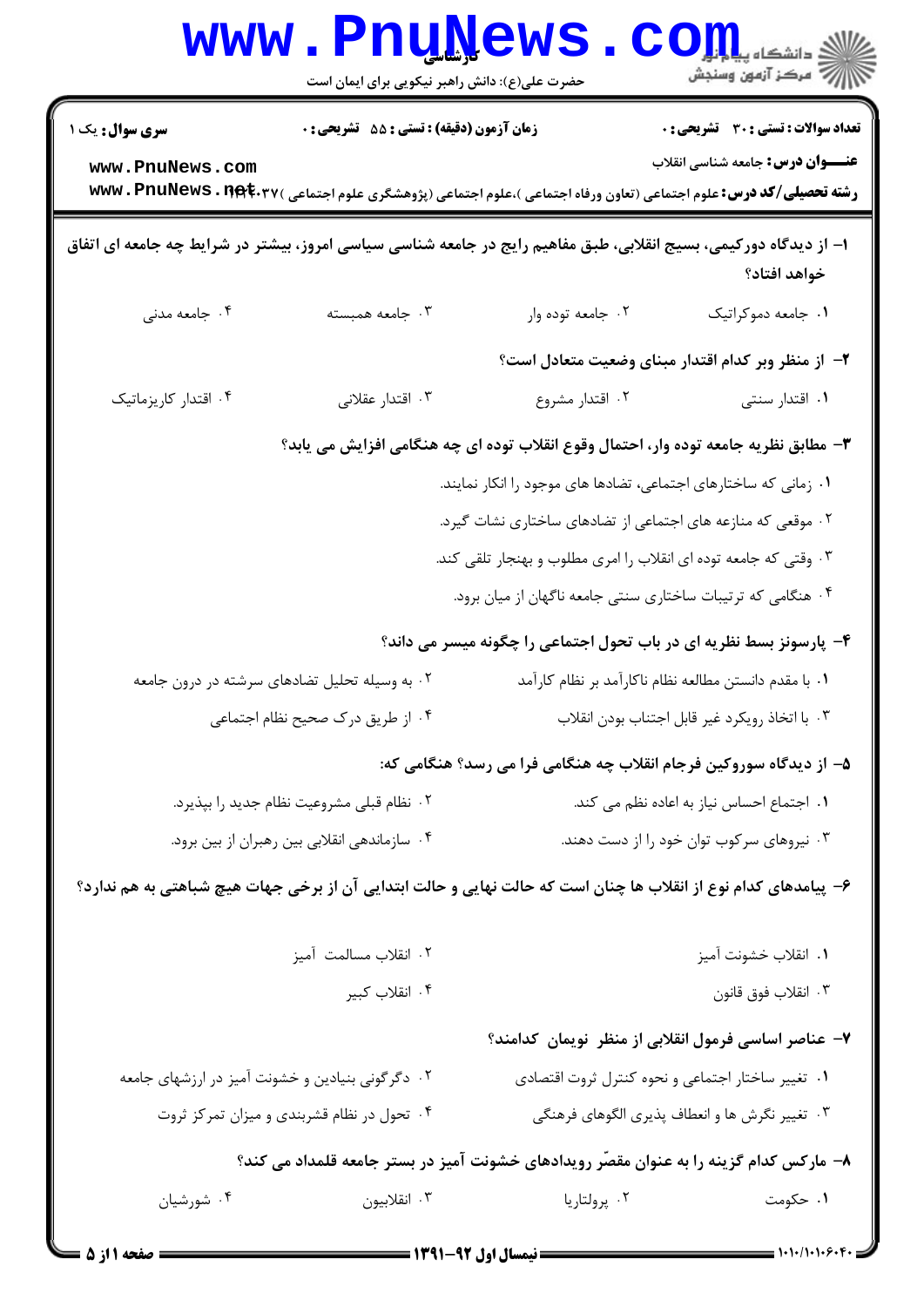|                                           | <u>www • Fuñïama</u><br>حضرت علی(ع): دانش راهبر نیکویی برای ایمان است |                     | دانشگاه پ <b>یا ب<sup>ا</sup> با با</b><br>أأأأمركز آزمون وسنجش                                                                                                                        |
|-------------------------------------------|-----------------------------------------------------------------------|---------------------|----------------------------------------------------------------------------------------------------------------------------------------------------------------------------------------|
| <b>سری سوال : ۱ یک</b><br>www.PnuNews.com | زمان آزمون (دقیقه) : تستی : 55 آتشریحی : 0                            |                     | <b>تعداد سوالات : تستی : 30 ٪ تشریحی : 0</b><br><b>عنـــوان درس:</b> جامعه شناسی انقلاب                                                                                                |
|                                           |                                                                       |                     | <b>رشته تحصیلی/کد درس:</b> علوم اجتماعی (تعاون ورفاه اجتماعی )،علوم اجتماعی (پژوهشگری علوم اجتماعی ) <b>www . PnuNews . 1194. ۲</b> ۷                                                  |
|                                           |                                                                       |                     | ۹– چرا برخی از پژوهندگان انقلاب معتقدند هیچ کودتایی را نمی توان انقلاب دانست؟                                                                                                          |
|                                           |                                                                       |                     | ۰۱ بدان علت که میزان غیرقانونی بودن کودتا قابلیت اندازه گیری ندارد.                                                                                                                    |
|                                           |                                                                       |                     | ۰۲ چونکه با کودتا تغییری در ترکیب طبقاتی نخبگان بوقوع نمی پیوندد.                                                                                                                      |
|                                           |                                                                       |                     | ۰۳ زیرا تقریبا متضمن هیچ خشونتی در دست به دست شدن قدرت نیست.                                                                                                                           |
|                                           |                                                                       |                     | ۰۴ برای آنکه خشونت های ناشی از کودتا ساختارها را دگرگون نمی سازد.                                                                                                                      |
|                                           |                                                                       |                     | ۱۰– اندازه گیری و سنجش کدامیک از ابعاد انقلاب ذیل برای پژوهشگران در بررسی های عملی انقلاب بیش از حد دشوار می<br>باشد؟                                                                  |
| ۰۴ استحاله ارزشها                         | ۰۳ تغییر نخبگان                                                       | ۰۲ تغییر ساختاری    | ۰۱ دگرگونی نهادها                                                                                                                                                                      |
|                                           |                                                                       |                     | 1۱– تحلیل های امروزه نظریه پردازان سیاسی در جهت کشف قوانین رفتار سیاسی یا اجتماعی، بیش از همه متوجه تشریح<br>کدام یک از ابعاد زیر می باشد؟                                             |
|                                           | ۰۲ پدیدارهای اجتماعی                                                  |                     | ۰۱ مقبولیت عام تئوری ها                                                                                                                                                                |
|                                           | ۰۴ میزان کارایی نظام                                                  |                     | ۰۳ صفات حاکم مناسب                                                                                                                                                                     |
|                                           |                                                                       |                     | ۱۲– کدام گزینه نادرست است؟                                                                                                                                                             |
|                                           |                                                                       |                     | ۰۱ مدل را می توان به مثابه تفسیری از واقعیت در نظر گرفت.                                                                                                                               |
|                                           |                                                                       |                     | ٠٢ مدل را مي توان بعنوان الكويي شبيه واقعيت مدنظر قرار داد.                                                                                                                            |
|                                           |                                                                       |                     | ۰۳ مدل مکانسیمی است که تعریف متغیرها را میسر می سازد.                                                                                                                                  |
|                                           |                                                                       |                     | ۰۴ مدل از ساختاری که تئوری ارائه می دهد، استنتاج می شود.                                                                                                                               |
|                                           |                                                                       |                     | ۱۳- عبارت مقابل کدامیک از یک شروط آنیگلآ آدر باره رابطه علی بین دو شیی یا دو رویداد را مطرح می کند؟ «اگر A علت<br>است دیگر $\mathrm{B}$ نمی تواند علت $\mathrm{A}$ باشد.» $\mathrm{B}$ |
| ۰۴ ویژگی های زمانی                        | ۰۳ جابه جایی ناپذیری                                                  | ٠٢ مجاور بودن فاصله | ٠١ تغييرناپذيري روابط                                                                                                                                                                  |
|                                           |                                                                       |                     |                                                                                                                                                                                        |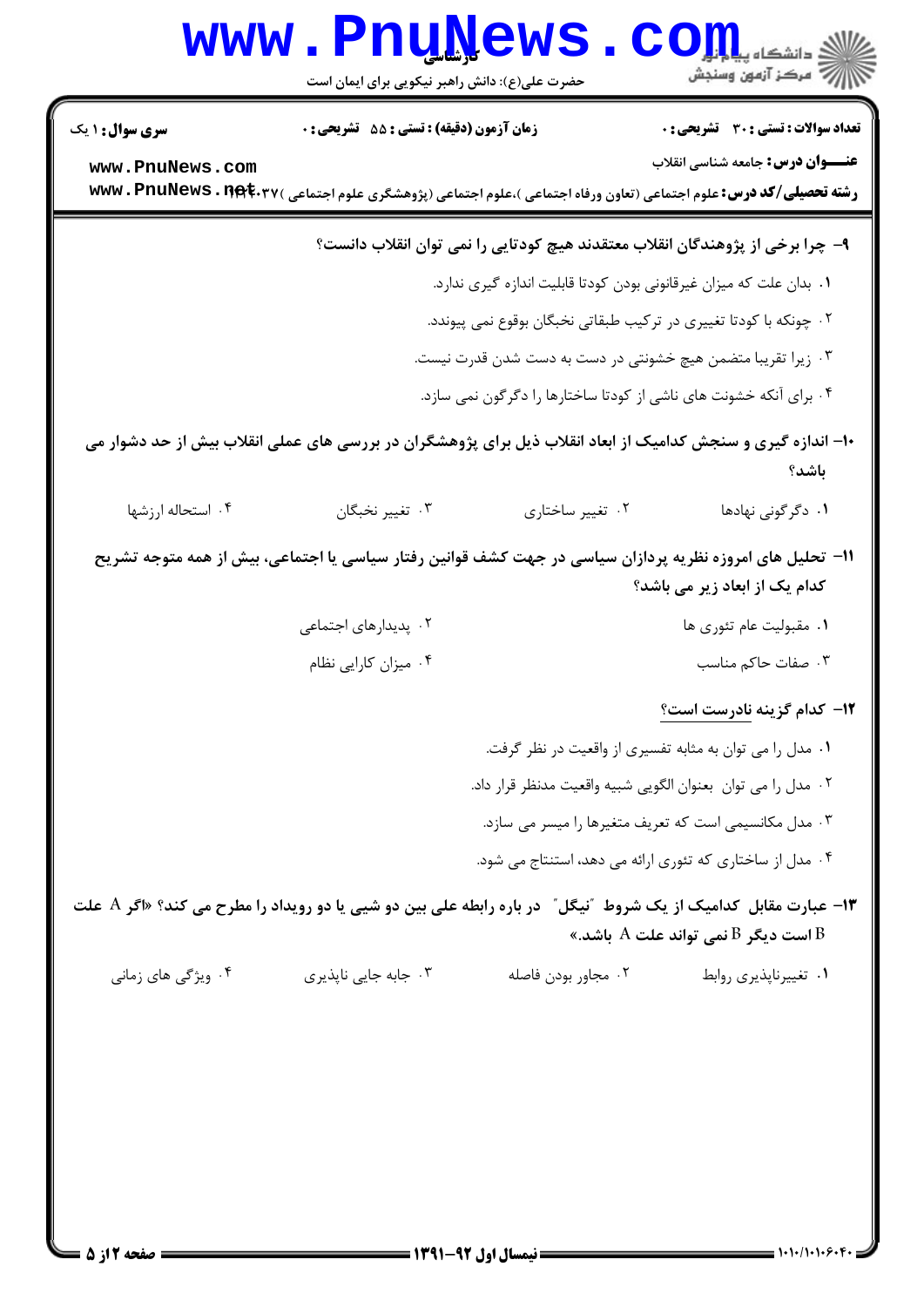|                                           | www.PnuNews<br>حضرت علی(ع): دانش راهبر نیکویی برای ایمان است                                                                                                                                                                                                                                     |                  | الله دانشکاه پیام اور C<br>الله عرکز آزمهن وسنجش                                                                                                                                                                                                                 |
|-------------------------------------------|--------------------------------------------------------------------------------------------------------------------------------------------------------------------------------------------------------------------------------------------------------------------------------------------------|------------------|------------------------------------------------------------------------------------------------------------------------------------------------------------------------------------------------------------------------------------------------------------------|
| <b>سری سوال :</b> ۱ یک<br>www.PnuNews.com | زمان آزمون (دقیقه) : تستی : 55 آتشریحی : 0<br><b>رشته تحصیلی/کد درس:</b> علوم اجتماعی (تعاون ورفاه اجتماعی )،علوم اجتماعی (پژوهشگری علوم اجتماعی ) <b>www . PnuNews . 1194.۳</b> ۷                                                                                                               |                  | <b>تعداد سوالات : تستی : 30 ٪ تشریحی : 0</b><br><b>عنـــوان درس:</b> جامعه شناسی انقلاب                                                                                                                                                                          |
|                                           | ۱۴– کدام گزینه در قالب گزاره های مدل انقلاب ارسطو در ساخت تئوری وقوع انقلاب در نظام سیاسی از نوع دموکراس <u>ی قرار</u><br>۰۱ ثروتمندان در یک نظام دموکراتیک خود را با اکثریت تهیدست (که حکومت را در دست دارند) برابر می پندارند.                                                                 |                  | <u>نمی گیرد؟</u>                                                                                                                                                                                                                                                 |
|                                           | ۰۲ فقرا در یک نظام سیاسی مبتنی بر دموکراسی که تعدادشان بسیار زیاد می باشد، حکومت را در اختیار دارند.<br>۰۳ یک دموکراسی عبارت از نظامی سیاسی است که در آن شهروندان از لحاظ سیاسی با هم برابر می باشند.<br>۰۴ یک دموکراسی عبارت از نظامی سیاسی است که در آن اکثریت شهروندان به لحاظ ثروت تهیدستند. |                  |                                                                                                                                                                                                                                                                  |
|                                           | ۲. تخاصم بر حسب روابط غیرمشخص تبیین می شود.<br>۰۴ وجه مشخصه جامعه، مبارزه مداوم میان گروههاست.                                                                                                                                                                                                   |                  | ۱۵– یک مدل جدلی بر کدام فرض ذیل پایه می گیرد؟ این که:<br>۰۱ روابط اجتماعی در جامعه، دوسویه و مکمل می باشد.<br>۰۳ ساختارهای اجتماعی ماهیتی غیر قابل تغییر دارند.                                                                                                  |
|                                           | ۰۲ با ضعیف شدن نظام بورژوازی<br>۰۴ با افزایش میزان سرمایه متغیر                                                                                                                                                                                                                                  |                  | ۱۶– از منظر مارکس طبقه کارگر جدید یا پرولتاریا چگونه توسعه می یابد؟<br>۰۱ با کاهش سرمایه گذاریهای صنعتی<br>۰۳ از طریق رشد نظام بورژوازی                                                                                                                          |
| ۰۴ روابط توليدي                           | ۰۳ آگاهی اجتماعی                                                                                                                                                                                                                                                                                 | ٠٢ مالكيت سرمايه | ۱۷– در دیدگاه مارکس طبقات برحسب کدام معیار تعریف می شوند؟<br>۰۱ روابط اجتماعی                                                                                                                                                                                    |
| ۰۴ روابط طبقاتي                           | ۱۸– مطابق با اندیشه مارکس در دوران گذار از جامعه سرمایه داری به جامعه کمونیستی چه امری الزاما منجر به شکل گیری<br>۰۳ نفوذ طبقات                                                                                                                                                                  | ۰۲ مبارزه طبقاتی | دیکتاتوری پرولتاریا می گردد؟<br>٠١. سقوط طبقات                                                                                                                                                                                                                   |
|                                           | ۱۹– کدام گزینه بیانگر مهمترین انتقاد دارندورف از ًمدلی که مارکس از انقلاب ارایه می دهد، اشاره دارد؟                                                                                                                                                                                              |                  | ٠١ تحليلهاى اشتباه از آگاهى طبقاتى و اقدام انقلابى طبقه پرولتاريا<br>۰۲ روشن نبودن مراحل و شرايط تحقق انقلاب در جوامع صنعتى<br>۰۳ تحلیل های ساده انگارانه و غیر واقعی از چگونگی رخداد انقلابی<br>۰۴ محدود نمودن تعريف طبقه به دارندگان يا افراد فاقد ابزار توليد |
| ۰۴ آریستوکراسی                            | ۰۳ دموکراسی                                                                                                                                                                                                                                                                                      | ۰۲ فاشیستی       | +۲- مکتب کارکردگرایی و جامعه توده وار، تمایل عقیدتی شدید به کدام اندیشه های ذیل دارد؟<br>۰۱ الیگارشی                                                                                                                                                             |

 $=$  1+1+/1+1+6+1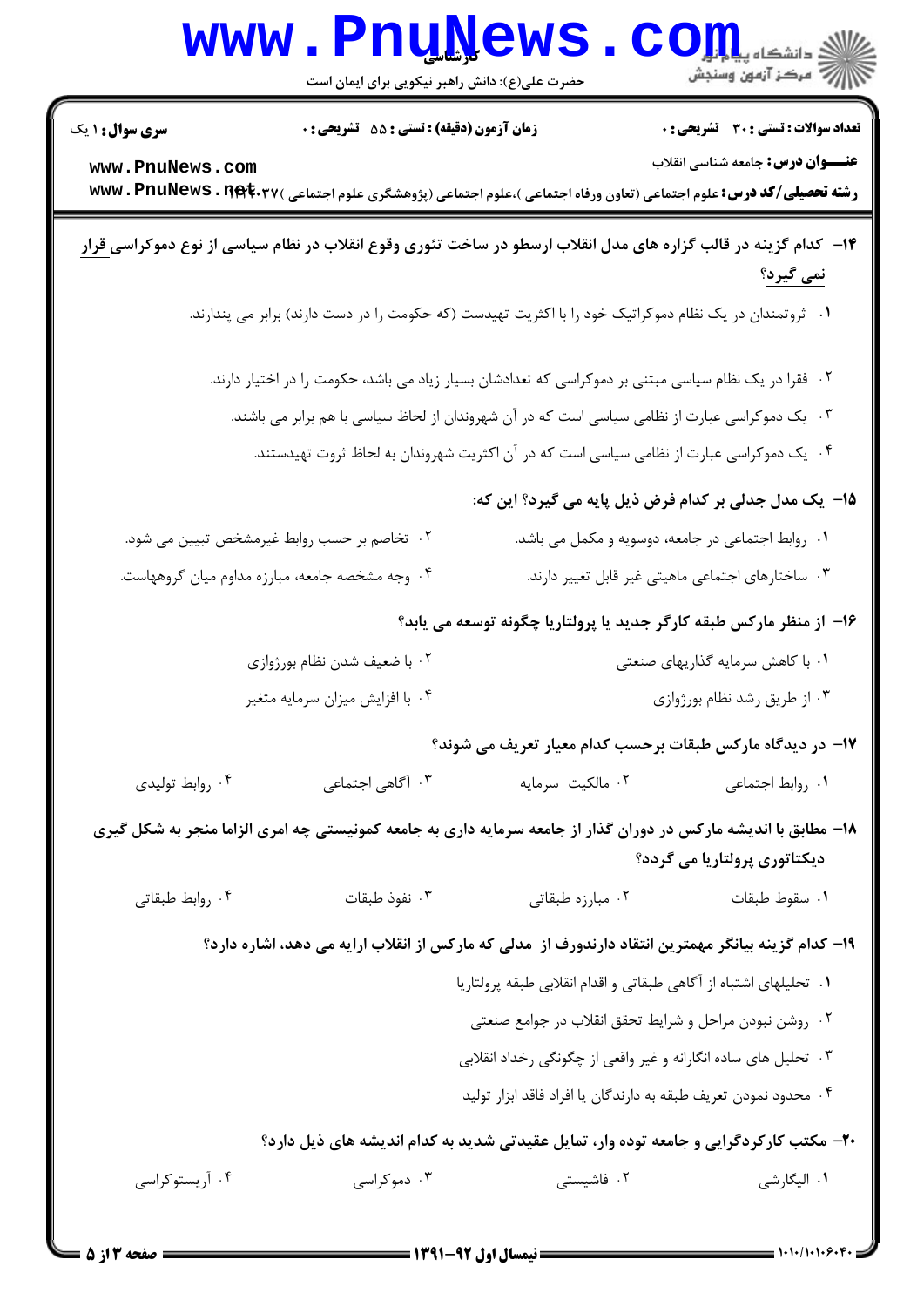|                                                      | حضرت علی(ع): دانش راهبر نیکویی برای ایمان است                               | www.PnuNews                                                                                                                            | الاد دانشگاه پیا در <mark>کر</mark><br>الا دانشگاه پیا در کن |
|------------------------------------------------------|-----------------------------------------------------------------------------|----------------------------------------------------------------------------------------------------------------------------------------|--------------------------------------------------------------|
| <b>سری سوال : ۱ یک</b>                               | زمان آزمون (دقیقه) : تستی : 55 آتشریحی : 0                                  |                                                                                                                                        | <b>تعداد سوالات : تستی : 30 - تشریحی : 0</b>                 |
| www.PnuNews.com                                      |                                                                             | <b>رشته تحصیلی/کد درس:</b> علوم اجتماعی (تعاون ورفاه اجتماعی )،علوم اجتماعی (پژوهشگری علوم اجتماعی ) <b>\ www . PnuNews . 1194</b> .۳۷ | <b>عنـــوان درس:</b> جامعه شناسی انقلاب                      |
|                                                      |                                                                             | <b>۳۱</b> - کدامیک از مقولات ساختاری پارسونز موجب ایجاد «احساس همبستگی» در افراد جامعه می شود؟                                         |                                                              |
| ۰۴ هنجارها                                           | ۰۳ نقش ها                                                                   | ۰۲ ارزش ها                                                                                                                             | ١. جمع ها                                                    |
|                                                      |                                                                             | <b>۲۲</b> - با توجه به دیدگاه جانسون وضعیت «بدکارکردی چند جانبه» از کجا زاده می شود؟                                                   |                                                              |
|                                                      | ۰۲ از طریق فشارهای وارده آمده ازسوی منابع تغییر                             | ٠١. با عدم پذيرش هنجارهاي اجتماعي توسط اكثريت                                                                                          |                                                              |
|                                                      | ۰۴ با شعله ور تر شدن برخوردهای ذاتی طبقاتی                                  | ۰۳ توسط شیوع اندیشه تضادگرایانه در بستر جامعه                                                                                          |                                                              |
|                                                      |                                                                             | ۲۳- به چه علتی سه گونه شورش های دهقانی، منجی طلبانه و هرج و مرج طلبانه که جانسون مطرح می نماید را نمی توان در                          | زمره انقلابات جای داد؟                                       |
|                                                      |                                                                             | ۰۱ به خاطر آنکه شورش های موفق تاثیری در براندازی حکومت ندارند.                                                                         |                                                              |
|                                                      |                                                                             | ۰۲ زیرا به مجرد شکست شورش، نظام به حالت اولیه خود بر می گردد.                                                                          |                                                              |
|                                                      |                                                                             | ۰۳ بدان علت که با موفقیت شورش اصولا تحولی صورت نخواهد گرفت.                                                                            |                                                              |
|                                                      |                                                                             | ۰۴ چونکه وقوع آن صرف نظر از نتیجه، موجب تحول ساختاری می شود.                                                                           |                                                              |
|                                                      |                                                                             | ۲۴– در اندیشه جانسون وجود چه رابطه ای میان اقتدار و استفاده از زور محتمل به نظر می رسد؟                                                |                                                              |
| ۴. غیرمستقیم                                         | ۰۳ معکوس                                                                    | ۰۲ منفی منفی                                                                                                                           | ۰۱ مستقیم                                                    |
|                                                      |                                                                             | ۲۵– کدام نگرش به کارکردگرایان اجازه می دهد که بگویند انقلابات همواره اموری اجتناب پذیرند؟                                              |                                                              |
| ۰۲ برهم خوردن موزانه بین محیط و ارزش های اجتماعی     |                                                                             | ۰۱ انگاشتن فعالیت های انقلابی به مثابه رفتاری نابهنجار                                                                                 |                                                              |
| ۰۴ تلقی نمودن انقلاب به عنوان امری ضروری در جامعه    |                                                                             | ۰۳ عدم تمایل نخبگان به پاسخگویی به تغییرات اجتما <i>ع</i> ی                                                                            |                                                              |
|                                                      |                                                                             | ۲۶– جنبش انقلابی توده ای چه هنگامی ممکن است بروز کند؟ هنگامی که:                                                                       |                                                              |
| ۰۲ موانع سنتی در برابر جنبش توده ای از هم فرو بپاشد. |                                                                             | ۰۱ نخبگان حاکم در برابر توده ای شدن جامعه بایستند.                                                                                     |                                                              |
|                                                      | ۰۴ طبقات اجتماعی استحکام لازم را نداشته باشد.                               | ۰۳ جامعه توتالیتر در مقابل این جنبش شکل گیرد.                                                                                          |                                                              |
|                                                      | ۲۷- از منظر توکویل، قدرت برتر چه زمانی می تواند آزادی را به مخاطره بیندازد؟ |                                                                                                                                        |                                                              |
|                                                      | ۰۲ هنگامی که در استفاده از آن زیاده روی شود.                                |                                                                                                                                        | ٠١ وقتى كه هيچ مانعى براى كنترل اش نباشد.                    |
|                                                      | ۰۴ موقعی که اکثریت یک خط مشی را پی گیرند.                                   | ۰۳ زمانی که رهبری آن را توده ها در دست گیرند.                                                                                          |                                                              |